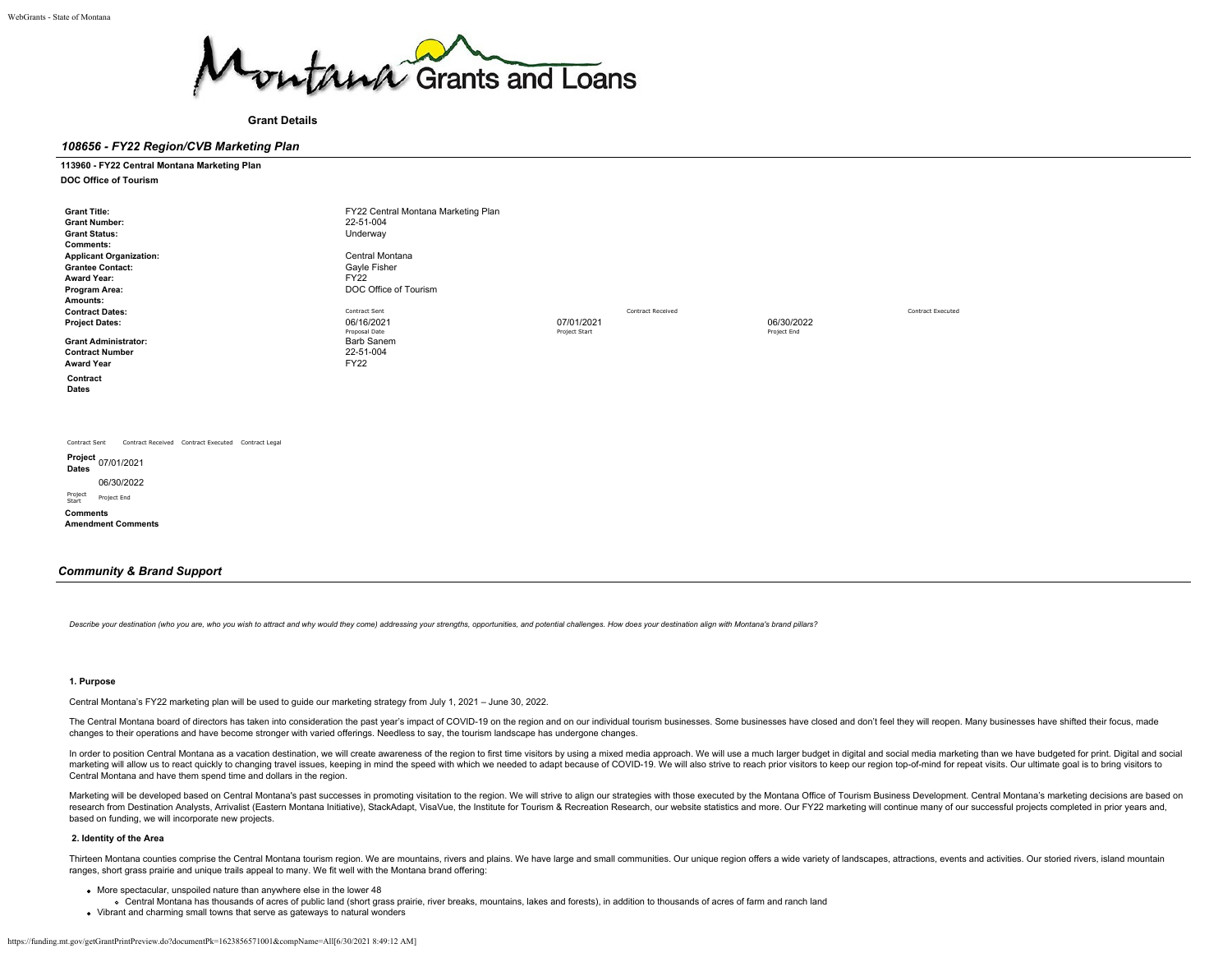Central Montana is comprised primarily of small charming towns located in close proximity to our unspoiled nature

Breathtaking experiences by day, relaxing hospitality at night.

o Central Montana's breathtaking experiences are many - from viewing spectacular art to seeing the locations where those scenes originated. Our hospitality is as varied as sleeping in a beautifully restored historic hotel, and scenic river, or a guest ranch wrangler leading guests on a trail. Experiences are varied with local musicians playing in a local brewery to a craft cocktail named for the nearby geography.

#### The Central Montana board defines the region's identity as follows:

Central Montana offers visitors a remarkable experience of Montana's history, culture, clear skies and clean water, wildlife, outdoor recreation and adventure. From wide-open spaces to mountain ranges and the Missouri Rive Central Montana brush with the old west and ancient peoples. Visitors can see the landscapes and absorb the sense of place that inspired renowned western artist Charlie Russell, and walk in the footsteps of Lewis & Clark,

#### **Strengths and Challenges of the Central Montana Tourism Region**

## **The strengths that distinguish Central Montana include -**

Historical and cultural sites and interpretation - home of numerous Lewis & Clark and Native American attractions and memorials, Charlie Russell, old forts and fur trade history, and National Park Service's Bear Paw Battle

- Kings Hill Scenic Byway and Missouri Breaks Backcountry Byway
- Upper Missouri River Breaks National Monument and Wild & Scenic Missouri River
- Varied outdoor adventure and recreation with many activities offering a feeling of open spaces, yet they are still close to our communities' amenities.
- Excellent variety of fish and wildlife
- Multiple access points to the Bob Marshall Wilderness Complex
- Viewable and accessible waterfalls in our mountain ranges and in Great Falls
- The iconic and sacred Sweetgrass Hills
- The Rocky Mountain Front East slope of the Rockies
- Magnitude of birding opportunities detailed in a Central Montana birding brochure
- Spectacular geology and paleontology with 6 sites on the Montana Dinosaur Trail
- Our grand and diverse scenery that typifies the "Big Sky"
- Authentic Montana lifestyle farms and ranches, guest ranches, Native American cultures, main-street Montana, friendly people
- Unique and fun organized trails Pie a la Road, Brewery Trail and a Barn Quilt Trail
- Easily accessible open spaces for scenic touring and wildlife viewing
- Vast public recreation lands
- Our central location in the Glacier-to-Yellowstone National Parks corridor
- Close proximity to Canada with a 24-hour port of entry at Sweetgrass/Coutts
- Many of our tourism products are viewed as budget-friendly, both regionally and nationally
- A variety of public golf courses
- Craft breweries and a distillery using locally grown products
- Central location for statewide meetings and conventions
- Unique attractions such as Havre Beneath the Streets and the Charlie Russell Chew Choo
- Unique events such as Montana Bale Trail (What the Hay), Red Ants Pants Music Festival, Montana Chokecherry Festival, Whoop Up Days, numerous art shows & auctions
- Two Amtrak stops in the northern part of the region (Havre and Shelby)
- A large, central retail hub and international airport in Great Falls
- Our strong partnerships with chambers, Tourism BIDs and other promotional groups in the region
- A new event center with 1,000-person capacity opening Fall 2021 in downtown Great Falls

#### **Challenges and critical issues facing the tourism region -**

- While our vast public recreation lands are a strength, our public land managers do not have marketing and promotion budgets
- A need to develop more year-round visitor attractions and more activities in the shoulder seasons to enhance our vacation offerings
- Attractions and private businesses need longer business hours and longer seasons to accommodate visitors
- Lack of restaurants, lodging, attractions and gas stations in our small communities
- Shallow employee pool for businesses, particularly an issue after COVID-19 closures
- The need to continually educate front line personnel, not just those employed in lodging facilities, but in gas stations, grocery stores, retail businesses and restaurants
- The lack of a winter destination resort and, in some years, the lack of winter
- The need to effectively promote in Canada to reach our closest large population center, despite a fluctuating exchange rate and passport requirements. Border closures due to COVID-19 have negatively impacted the region.
- Transportation limitations such as no public bus service to some locations and the fluctuating cost of fuel
- Cost of airfare
- Small marketing budget combined with increasing media costs
- Percentage-limited administrative budget with a need to effectively carry out the budget and serve the widespread region
- The need to continue to strengthen our relationships and communications with the Native American tribes on our reservations and also our landless Little Shell tribe.

As travel restrictions related to COVID-19 change, Central Montana will continue media placement using a mix of print and digital advertising vehicles. A much larger budget will be devoted to digital which will allow the r guidelines.

#### **Describe your destination.**

The travel phases: Central Montana will Inspire, Orient and Facilitate our potential visitor as we guide them through the conversion funnel.

Our first goal is for potential visitors who see our ads to be inspired.

Potential visitors will need more information (orientation) about the area depicted in the photo that inspired them - the location, how do you get there, what activities can be done there and what amenities are available. website home page, some marketing will direct them to a niche landing page, and all will offer the opportunity to receive our print travel planner with detailed information about the region and to sign up for our e-newslet about our vacation opportunities.

To facilitate the travel decision, visitors can read or click through to our information. Lodging, quides and outfitters, attraction information, dining, and scenic and historic routes are highlighted in our print travel p viewed as a flip book. We also have niche brochures that can be mailed, obtained at local visitor centers, viewed on our website or printed from our website as a traveler is enroute. Some of these include a detailed Centra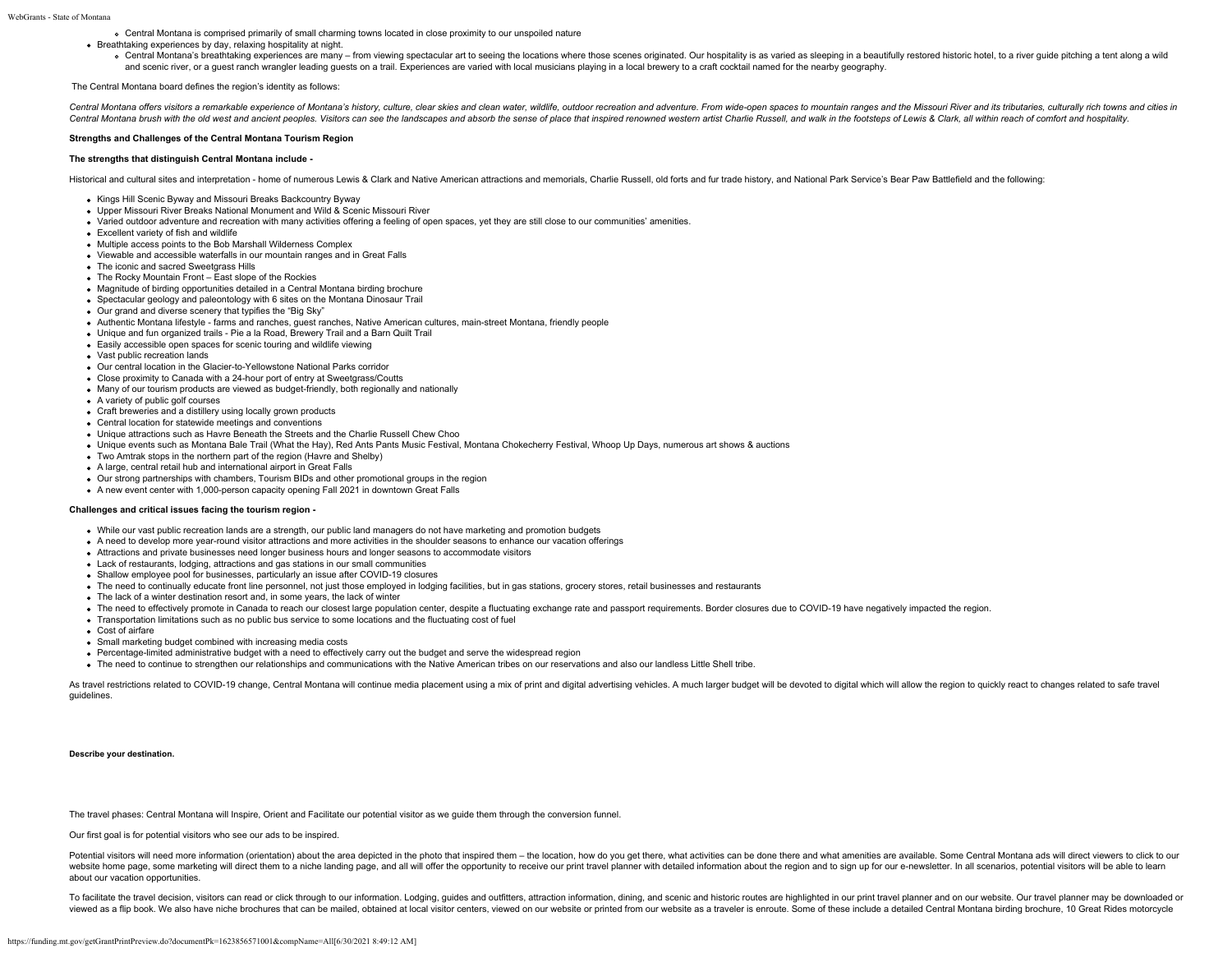routes with maps. Bicycle Trails, C. M. Russell Auto Tour. Kings Hill Scenic Byway brochure, and the partnership brochure for the Montana Dinosaur Trail. Once visitors are in Central Montana, we urge them to seek out local attractions and local businesses.

#### **Optional: Include attachments here**

*a. Define your target markets (demographic, geopgraphic and psychographic).*

We will define geographic markets as follows: using research results from Destination Analysts, Arrivalist data pertaining to the eastern portion of the region, VisaVue (joint venture project), from information generated t for Tourism & Recreation Research, and the inquiries Central Montana receives. Our primary geographic target markets include the following states and provinces: California, Washington, Idaho, Oregon, Colorado, Utah, Minnes Florida, South Dakota, Arizona, Texas, Wyoming, Alberta and Saskatchewan.

We will target the following demographic markets: families, wildlife and bird watchers, anglers, adventure travelers, astrology viewers, bicyclers, motorcycle travelers, scenic drivers, scultural & heritage travelers, hunt golfers, education travelers, group tours, quest ranch visitors, snowbirds who travel through the region late fall and spring, dinosaur enthusiasts and train/rail enthusiasts.

The psychographic characteristics of Central Montana's target market include those who value local businesses and locally grown or produced items, enjoy our scenic landscapes and value access to public lands, waterways and

#### *b. What are your emerging markets?*

Texas, Arizona and Illinois (especially Chicago) markets (arriving and spending money in the region) have grown based on recent research (VisaVue) and data obtained from hotels in the region. Central Montana has marketed c Saskatchewan, Canada and we have seen interest grow from the nearby provinces of British Columbia and Manitoba. Once the US/Canada border opens, we will resume marketing to the provinces. While we usually feel there is gre markets, we doubt that FY22 funds will be used for this based on safety measures due to COVID-19.

#### **Optional: Include attachments here.**

*c. What research supports your target marketing?*

We use the Interactive Data report builder option on the Institute for Tourism & Recreation Research along with several other niche ITRR reports to support our targeted marketing. Recent research done by Destination Analys CVBs and Tourism BIDs. Central Montana had three counties and Fort Belknap Indian Reservation included in MOTBD's Eastern Montana Initiative and we will use past data provided through that. Other reports used include: most Estimates, Expedia's Top Ten flights into Great Falls, Canadian Travelers in Montana: Traveler Profiles by Purpose of Trip to the State, Amtrak Passengers by Montana Station, and Nonresident Traveler Satisfaction & Informa extrapolated by using the Interactive Data function on ITRR's website although, in many cases, the sample size is not large enough to use for a marketing decision.

We monitor other data from "traffic count information by highway" from Montana Dept. of Transportation, and visitor logs from our staffed visitor centers in the region

#### Central Montana's FY22 goals are as follows:

*1. Increase four-season tourism revenues through effective marketing and promotions, focusing on high-value, low-impact visitors.*

For several years we've had small but steady yearly gains in lodging tax collections, until COVID-19 changed everything. Our FY22 budget is projected to be about the same as our FY20 budget and we hope to not only meet, bu

*2. Attract visitors by communicating an image that positions Central Montana as a vacation destination.*

Our positioning strategies are:

- featuring our access to outdoor recreation, spectacular unspoiled nature and adventure. All are strong points when looking at traveler sentiment data from Destination Analysts
- leveraging our authentic Montana lifestyle in our vibrant and charming communities
- highlighting our historic and cultural sites, building on our Lewis & Clark and Nez Perce legacies
- *3. Expand our marketing potential by participating in joint ventures with other Montana tourism organizations and businesses.*

This goal has been critical to several of Central Montana's projects, however, at this time, we aren't sure it will be available through MOTBD in FY22. If there is funding set aside for joint ventures, or if other partners projects and determine the potential to see if we participate. We will also continue to explore new opportunities for partnerships in an effort to enhance our marketing budget.

*4. Grow the visitor experience and opportunities by building relationships with the ranching and agriculture industry, adding to and building on our guest ranch and agri-tourism presence.*

Many segments of our target market are looking for safe, family vacations that return them to an unhurried, more grounded experience, even more after going through a year of COVID-19. Highlighting rural events, lifestyles, ranches will increase visitor awareness and can ultimately provide supplemental income for agricultural and ranching operations. Central Montana will continue to explore partnerships with agricultural organizations, also w efforts, and work closely with rural community promotion groups to enhance our agritourism offerings.

5. Central Montana will continue to target our market as precisely as possible, assuring that our funding is spent to reach an audience that is qualified by likelihood of coming to the region, and has the discretionary inc

Central Montana's consumer marketing plan will target those shown by research and/or past successes to have the propensity to travel to Montana, particularly to experience the kind of vacation the region offers. At this ti drive markets.

#### *6. Continue our successful FAM trips and travel show attendance.*

Over the past few years our FAM and influencer trips have produced significant results in the form of print editorial, online editorial, social media posts by influencers, television and radio editorial and inquiries (both to continue to have a presence at travel and/or sportsman shows and we will partner with both the public and private sector to stretch our budget for any show that we attend. As health directives related to COVID-19 evolve

*7. Seek ways to promote our Native American tourism potential.*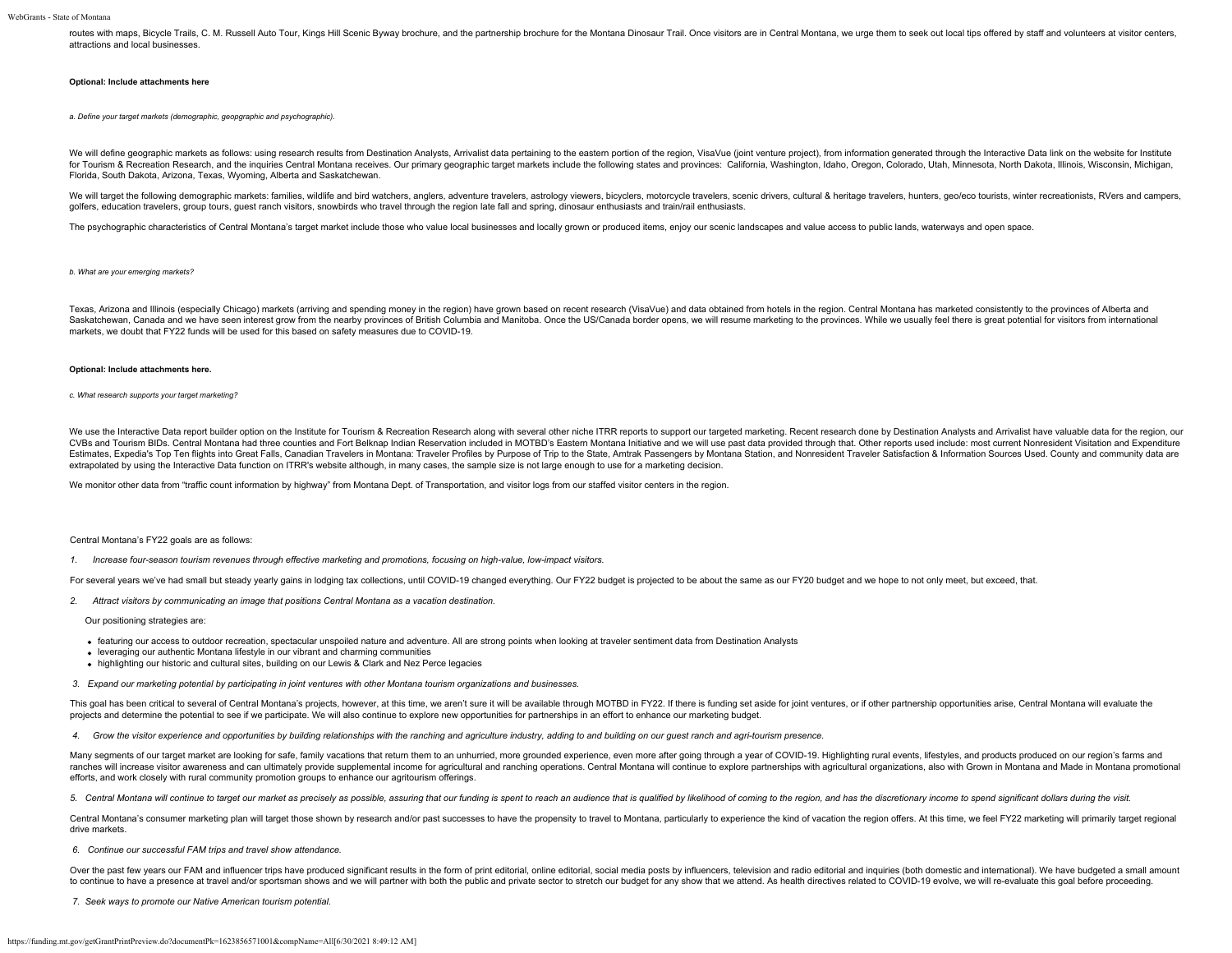We will work to identify opportunities to promote the cultures of our tribes and the tourism activities they offer. Past successes have included FAM trips to our Native American reservations and working with individual nat participants. In FY21 we were able to secure video footage and still images to use in our marketing efforts. Our tribal lands are now open but we will respect directives from each tribal council when carrying out this goal

*a. In what types of co-ops with MTOT would you like to participate?*

We would like to participate in digital joint ventures that have a buy-in of \$10,000 or less. We aren't opposed to print joint ventures but, in the changing health climate due to COVID-19, Central Montana feels it would be

## **Optional: Include attachment here.**

*b. In what other types of co-ops would you like to participate? (Regions/CVBs, etc.)*

Dinosaur trail promotion, astro tourism promotion, Crown of the Continent promotion, and sharing an influencer or FAM trip attendees to not only share travel themes, but to save transportation costs for getting the influen coordinate with adjoining regions or CVBs on video/photo projects. The Central Montana board realizes the value of joint ventures and they are always open to hearing additional opportunities.

*c. What types of co-ops have you done in the past? Were they successful - why or why not?*

Central Montana's most recent joint ventures with MOTBD included Sojern, Trip Advisor and OnTheSnow. The OnTheSnow campaign was turned off 3/18/20 due to COVID-19 although we did have OK results at the beginning of the cam would need to evaluate at the time it is presented to determine if we would buy in again. Sojern and TripAdvisor both had strong results and also added value (a good benefit of joint ventures). We would participate in both

In FY19 we participated in Parents Magazine (print), Sojern, Livelntent and TripAdvisor. Parents Magazine controls ad design and it was not in the style of the Montana brand and rather comy-looking. We always receive a lot quality of leads is strong. It all begins with the design and that's the weakest part of Parents Magazine.

Sojern and TripAdvisor produced resuilts above benchmark in FY19 and we feel they were successful. LiveIntent didn't produce as well.

**Optional: Include attachments here.**

**Optional: Include attachments here.**

**Optional: Include attachment here:**

### *Marketing Segment, Method & Budget*

| Marketing<br>Segment | Marketing<br>Method      | Describe your<br>method.                                                                                                                                                                                                                                                                                                                                                                                                                                                                                                | Provide supporting research/statistics.                                                                                                                                                                                                                                                                                                                                                                                                                                                                   | Describe the<br>quantifiable<br>measurements Estimated   Marketing  <br>for success<br>including<br>Regulations<br>requirements.                                                                                                                                                         | budget for  | Method<br>method. Evaluation | Add'l<br>Attchmnt |
|----------------------|--------------------------|-------------------------------------------------------------------------------------------------------------------------------------------------------------------------------------------------------------------------------------------------------------------------------------------------------------------------------------------------------------------------------------------------------------------------------------------------------------------------------------------------------------------------|-----------------------------------------------------------------------------------------------------------------------------------------------------------------------------------------------------------------------------------------------------------------------------------------------------------------------------------------------------------------------------------------------------------------------------------------------------------------------------------------------------------|------------------------------------------------------------------------------------------------------------------------------------------------------------------------------------------------------------------------------------------------------------------------------------------|-------------|------------------------------|-------------------|
| <b>Consumer</b>      | <b>Print Advertising</b> | While we have<br>reduced our budget for<br>print advertising, we<br>will still place ads in<br>publications aligned<br>with our target<br>audience. We will look<br>to publications that<br>have relevant editorial<br>and content, especially<br>featuring our outdoor<br>strengths.<br>We always look at<br>past performance of<br>print media the region<br>has placed. Our<br>agency of record<br>analyzes opportunities<br>for our budget and<br>presents them to a<br>committee. After that<br>review, a proposed | Destination Analysts Traveler Sentiment studies stating that people want to travel and they are looking for safe, outdoor experiences.<br>Statista.com - Americans spend 15 minutes a day reading a magazine.<br>According to the State of the American Traveler, an independent research report by Miles Partnership, print has seen declines but has consistently shown strength. 24.4% of travelers rely on offline<br>media including TV, printed newspapers, magazines, etc. for travel inspiration. | We track all<br>responses to our<br>print ads, Our<br>quantifiable<br>measurement is<br>the overall cost<br>per inquiry for<br>each publication.<br>While we realize<br>CPI can vary<br>greatly in different<br>publications, our<br>goal is to keep the<br>overall CPI under<br>\$7.50. | \$14,000.00 |                              |                   |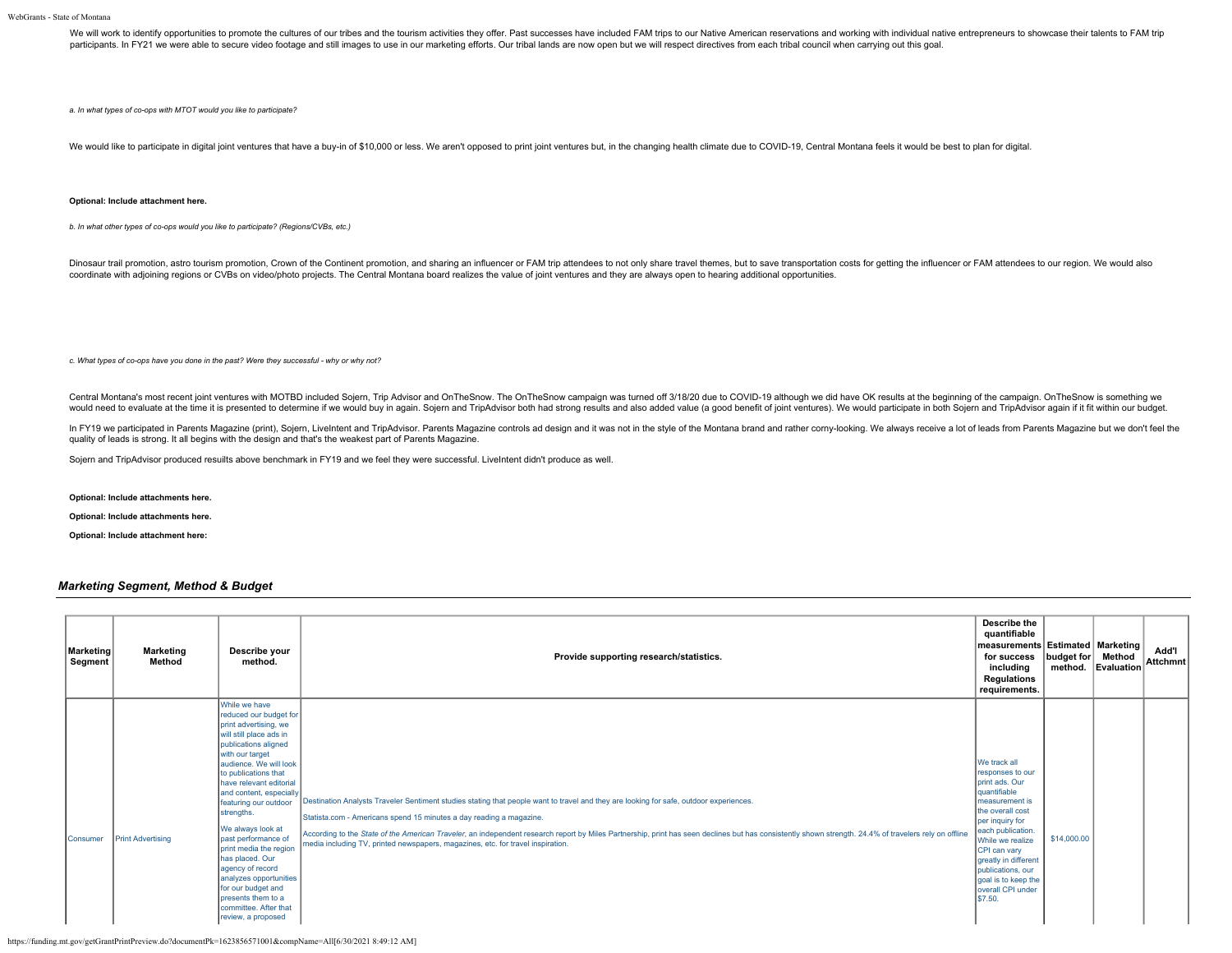| Consumer | Online/Digital Advertising              | plan is submitted to<br>the entire board of<br>directors for approval<br>or edits.<br><b>Central Montana's</b><br>online marketing will<br>consist of a diverse<br>placement of digital<br>media including<br>banner ads, video pre-<br>roll, HTML e-news<br>blasts, Google<br>AdWords, native<br>content, streaming<br>video on OTT and<br>CTV, and social. This<br>mix targets core<br>platforms that are<br>integral to sustained<br>digital placement.<br>In FY22 the above<br>marketing platforms<br>will target families and<br>educated travelers that<br>are interested in<br>outdoor recreation and<br>adventure, fishing,<br>motorcycling,<br>mountain biking, guest<br>ranches and<br>horseback riding.                                                                                                                                                                                                                               | Destination Analysts Traveler Sentiment studies stating that people want to travel and they are looking for safe, outdoor experiences.<br>www.TrendHunter.com Consumer Insights show that the COVID-19 pandemic has driven even more vacation planners to online research.<br>www.nsight.com Executing Your Digital Journey (using a mix of digital).<br>A recent study by Deloitte found that Americans collectively check their smart phones nearly 8 billion times per day.<br>An industry survey conducted by MarketForce (worldwide leader in customer intelligence solutions showed that 78% of respondents said posts by companies they follow on social media impact their<br>purchase decisions.<br>A report by Social Media Today.com/news/the-state-of-videomarketing states that 90% of consumers claim a video will help them make a purchasing decision. | On banner ads we<br>will track click-<br>throughs to our<br>website and will<br>consider them<br>successful if the<br>click-through-rate<br>is .24% or greater.<br>For HTML e-news<br>blasts we will track<br>open rates will<br>consider them<br>successful if we<br>achieve a click-<br>through-rate of<br>2.0% or better. For<br>video we will track<br>number of views<br>with a<br>measurement<br>benchmark of 45%<br>view-through rate.<br>On social digital<br>marketing we will<br>track engagement<br>with an overall<br>success<br>measurement of<br>.1.2%<br>engagement.<br>Google AdWords<br>will be evaluated<br>by the cost per<br>click and our<br>measurement of<br>success will be a<br>cost no higher<br>than \$3.00 per<br>click. | \$97,000.00 |  |
|----------|-----------------------------------------|--------------------------------------------------------------------------------------------------------------------------------------------------------------------------------------------------------------------------------------------------------------------------------------------------------------------------------------------------------------------------------------------------------------------------------------------------------------------------------------------------------------------------------------------------------------------------------------------------------------------------------------------------------------------------------------------------------------------------------------------------------------------------------------------------------------------------------------------------------------------------------------------------------------------------------------------------|------------------------------------------------------------------------------------------------------------------------------------------------------------------------------------------------------------------------------------------------------------------------------------------------------------------------------------------------------------------------------------------------------------------------------------------------------------------------------------------------------------------------------------------------------------------------------------------------------------------------------------------------------------------------------------------------------------------------------------------------------------------------------------------------------------------------------------------------------------------------|------------------------------------------------------------------------------------------------------------------------------------------------------------------------------------------------------------------------------------------------------------------------------------------------------------------------------------------------------------------------------------------------------------------------------------------------------------------------------------------------------------------------------------------------------------------------------------------------------------------------------------------------------------------------------------------------------------------------------------------------------|-------------|--|
| Consumer | Website/Internet<br>Development/Updates | With this budget we<br>maintain our website<br>CentralMontana.com<br>and also produce<br>videos with the same<br>contracted agency<br>chosen by an RFP.<br>We have a blog on our<br>website that will be<br>updated monthly or<br>more frequently,<br>particularlyt featuring<br>outdoor experiences in<br>Central Montana. The<br>calendar of events will<br>be kept current. We<br>will update changes in<br>offerings along our<br>scenic drives, historic<br>trails, brewery page,<br>pie trail page, and a<br>other activity pages.<br>hashtagged<br>#CentralMontanaSkies<br>appear on our home<br>page whenever tagged<br>which adds new<br>images almost daily.<br>Our home page will be<br>updated seasonally<br>with new images and a<br>video clip as our<br>header image. This<br>past fiscal year a<br>Covid landing was<br>developed and<br>updated. New video<br>footage will be<br>gathered and edited.<br>Videos created will be | Destination Analysts Traveler Sentiment studies stating that people want to travel and they are looking for safe, outdoor experiences.<br>Any Instagram photos For video, Techblog https://techblog.comsoc.org/2017/06/10/cisco-increased-use-of-web-video-to-be-82-of-all-internet-traffic-by-2021/ states that over 80% of all traffic will consist of video by 2021.<br>Social Media Today research https://www.socialmediatoday.com/news/the-state-of-video-marketing-in-2018infographic/518339 notes that 90% of consumers claim a video will help them make a<br>purchasing decision.                                                                                                                                                                                                                                                                            | We will track<br>number of visitors<br>to our website and<br>measure success<br>by having an<br>increase of 3%<br>over FY21 visitors<br>to the site.                                                                                                                                                                                                                                                                                                                                                                                                                                                                                                                                                                                                 | \$25,000.00 |  |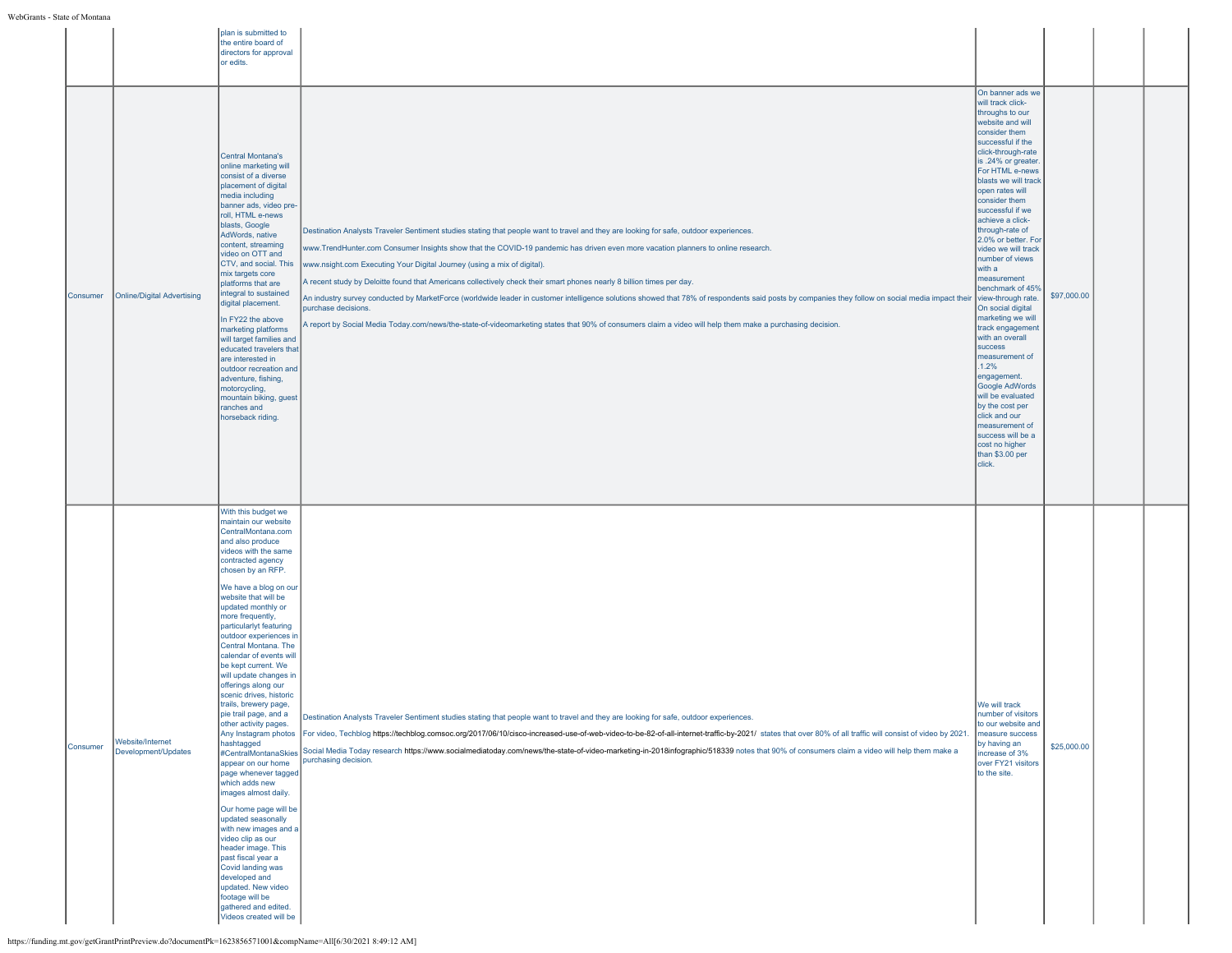WebGrants -

| - State of Montana |                           |                                                                                                                                                                                                                                                                                                                                                                                                                                                                                                                                                                                                                                                                                                                                                                                                                                                                                      |                                                                                                                                                                                                                                                                                                                                                                                                                                                                                                                                                                                                                                                                                                                                                                                                                                                                                                               |                                                                                                                                                                                                                                                                       |             |  |
|--------------------|---------------------------|--------------------------------------------------------------------------------------------------------------------------------------------------------------------------------------------------------------------------------------------------------------------------------------------------------------------------------------------------------------------------------------------------------------------------------------------------------------------------------------------------------------------------------------------------------------------------------------------------------------------------------------------------------------------------------------------------------------------------------------------------------------------------------------------------------------------------------------------------------------------------------------|---------------------------------------------------------------------------------------------------------------------------------------------------------------------------------------------------------------------------------------------------------------------------------------------------------------------------------------------------------------------------------------------------------------------------------------------------------------------------------------------------------------------------------------------------------------------------------------------------------------------------------------------------------------------------------------------------------------------------------------------------------------------------------------------------------------------------------------------------------------------------------------------------------------|-----------------------------------------------------------------------------------------------------------------------------------------------------------------------------------------------------------------------------------------------------------------------|-------------|--|
|                    |                           | added to<br>CentralMontana.com<br>and our YouTube<br>channel as they are<br>completed.                                                                                                                                                                                                                                                                                                                                                                                                                                                                                                                                                                                                                                                                                                                                                                                               |                                                                                                                                                                                                                                                                                                                                                                                                                                                                                                                                                                                                                                                                                                                                                                                                                                                                                                               |                                                                                                                                                                                                                                                                       |             |  |
| Consumer           | <b>Travel/Trade Shows</b> | Central Montana has<br>partnered with other<br>private sector<br>businesses and bed<br>tax funded entities to<br>attend travel and<br>sportsman shows in<br>our target markets. As<br>consumer show<br>promoters return to<br>host their annual<br>events, we will<br>evaluate the markets<br>and our budget to see<br>if we will attend any in<br>FY22.<br>Getting our message<br>out to potential visitors<br>who aren't familiar with<br>Central Montana has<br>been successful at<br>past attended shows.<br>Most visitors we<br>interact with at<br>consumer shows<br>aren't as familiar with<br>Central Montana like<br>they are with areas<br>bordering national<br>parks.<br>We have an existing<br>travel show booth and<br>would use our annual<br>travel planner as the<br>primary handout.<br>Other niche brochures<br>and Montana maps<br>would also be<br>distributed. | ITRR's report on Repeat Visitors. We can easily lure repeat visitors to explore lesser traveled areas like Central Montana. One on one contact with them at consumer shows is a way to focus on our<br>egion.<br>Outsellinc.com Return to Events - shows that people are ready to attend larger events if safety protocols are in place.<br>Outsell Inc.   https://www.outsellinc.com/product/digital-transformation-in-the-exhibition-industry/ research notes the No.1 ranked factor for allocating spending to trade and travel shows is "Maximizing pre-qualification<br>of prospects" (2013 through 2016). Exhibition (trade shows) are the third highest form of lead generation with close to \$9billion spent in 2016.<br>TRR's report on visitors to national parks realizing that many from the Midwest may consider visiting Central Montana, especially if they are driving to Glacier Natl Park. | We will measure<br>the success of<br>consumer shows<br>by giving out<br>100% of the<br>literature we ship<br>to the show.                                                                                                                                             | \$3,000.00  |  |
| Consumer           | Ad Agency Services        | Our contracted Ad<br>Agency, secured from<br>an RFP process, will<br>research options for<br>advertising and<br>placing our media.<br>They will track our<br>media with the various<br>vendors and do<br>creative design for our<br>ads. They work with a<br>committee to select<br>geographic targets, ad<br>themes and types of<br>media placement.                                                                                                                                                                                                                                                                                                                                                                                                                                                                                                                                | https://whatagraph.com/blog/articles/this-is-what-clients-actually-want-from-their-ad-agencies<br>The above blog covers the standard things clients want from an Ad Agency (media strategy, creative design) but also consumer insights, quantifiable results, and "more with less budget".<br>The measurement of our agency placed media is the statistical measurement we use to determine if this project is successful.                                                                                                                                                                                                                                                                                                                                                                                                                                                                                   | We will measure<br>the success of our<br>agency placed<br>media by<br>achieving a .5%<br>increase in our<br>click-through-rates<br>for online/digital<br>placement and a<br>decrease in our<br>cost-per-inquiry of<br>print media,<br>compared to FY21<br>statistics. | \$14,000.00 |  |
| Consumer           | <b>Printed Material</b>   | A Central Montana<br>travel planner was not<br>produced in FY21. Our<br>supply had not been<br>exhausted due to<br>limited travelers in the<br>region because of<br>COVID-19. We felt it<br>would not be fair to our<br>advertisers to not<br>receive full distribution<br>benefit of the 2020<br>planner and we also<br>did not want to have to<br>recycle the remaining<br>supply.<br>In FY22 a new planner<br>will be designed and<br>printed. Ads will be<br>sold to support the<br>print run and<br>on specific Certified<br>Folder routes.                                                                                                                                                                                                                                                                                                                                     | ITRR's report of Traveler Characteristics shows that people do pick up travel information enroute to Central Montana, and while in the region.<br>ResearchGate cites the following study supporging print<br>distribution will be paid  publicationshttps://www.researchgate.net/publication/257881050_Is_An_Advertisement_Worth_The_Paper_It's_Printed_on_The_Impact_of_Premium_Print_Advertising_On_Consumer_Perceptions<br>Results show that tested advertisements employing premium-print technologies convey a greater sense of uniqueness and prestige than conventional advertising, boost consumer attitudes toward<br>an advertisement as well as toward the brand and enjoy higher ratings on measures of willingness to buy, positive word of mouth and consumer willingness to pay a premium price.                                                                                               | By the end of<br>FY22 our<br>measurable goal<br>is to have 30% of<br>the travel planner<br>print run<br>distributed. The<br>remainder of the                                                                                                                          | \$52,000.00 |  |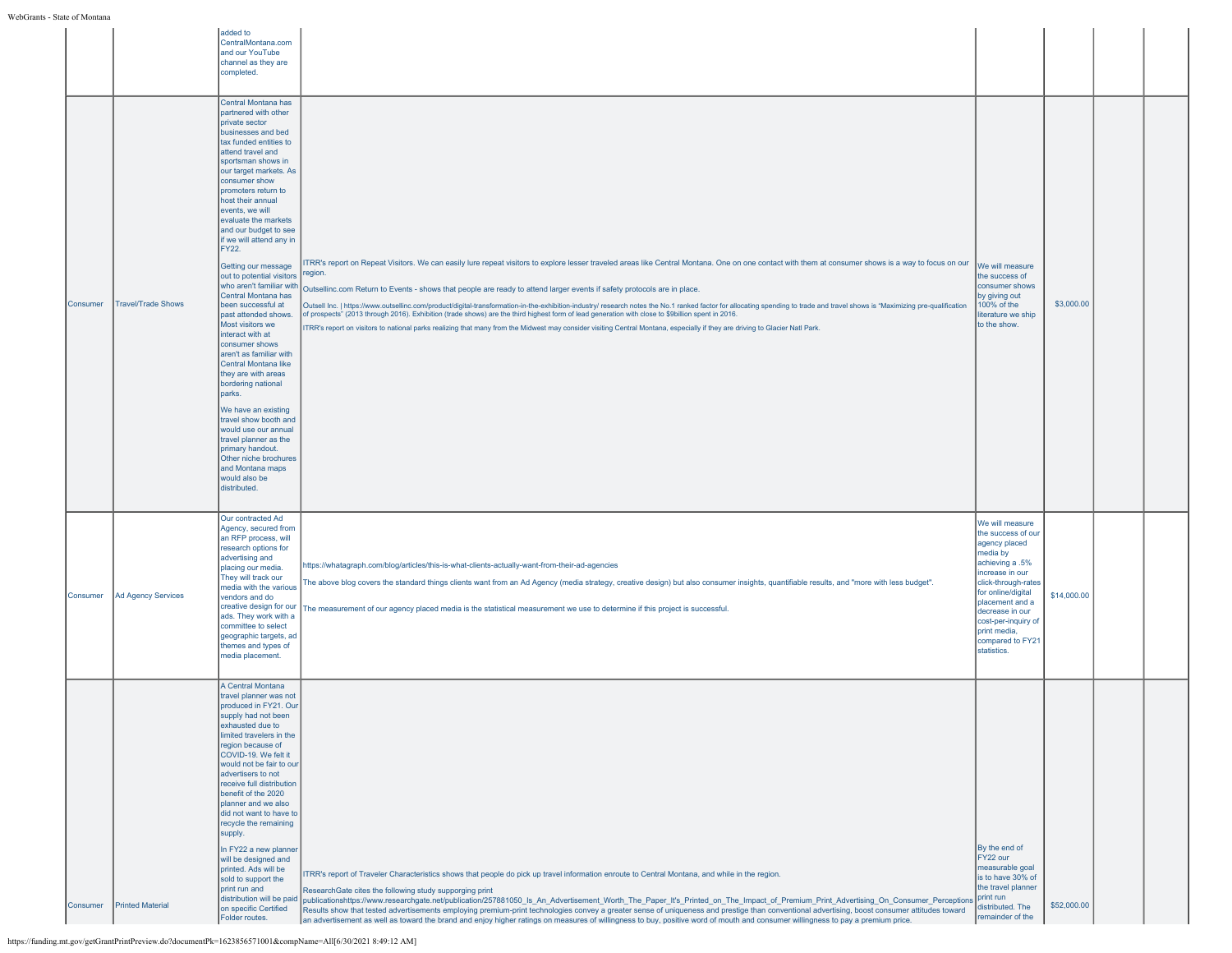WebGrants - State of Montana

|          |                       | We will stay with a<br>magazine style<br>publication, 8 3/8" x 10<br>7/8". using large-<br>format images and a<br>2-page Montana map<br>as the centerfold. We<br>will determine quantity<br>based on what the ad<br>sales and budget<br>(combined) will<br>support.<br>We usually have the<br>piece off a press and<br>ready to mail by early<br>January of the fiscal<br>year (approx January<br>10, 2022). |                                                                                                                         | print run would<br>need to last until<br>January 2023.                                                                                  |            |  |
|----------|-----------------------|--------------------------------------------------------------------------------------------------------------------------------------------------------------------------------------------------------------------------------------------------------------------------------------------------------------------------------------------------------------------------------------------------------------|-------------------------------------------------------------------------------------------------------------------------|-----------------------------------------------------------------------------------------------------------------------------------------|------------|--|
| Consumer | Cooperative Marketing | Central Montana<br>budgets for<br>cooperative marketing<br>to assist our regional<br>non-profit partners<br>with tourism<br>promotion.<br>A project application is<br>submitted, reviewed<br>by a Central Montana<br>committee, then<br>presented at a board<br>meeting for final<br>determination of<br>funding.<br>Central Montana can<br>pay up to 50% of the<br>nonprofit partner's<br>project cost.     | After a project is submitted and approved, relevant research will be given.                                             | After a project is<br>submitted and<br>approved,<br>quantifiable<br>measurements for<br>success will be<br>given.                       | \$5,000.00 |  |
| Consumer | Opportunity Marketing | Central Montana's<br>Opportunity Marketing<br>budget is for those<br>projects that come up<br>during FY22 that we<br>weren't aware of at the<br>time of writing this<br>marketing plan.<br>Project details and<br>strategy will be<br>determined once the<br>project is approved by<br>Central Montana's<br>board.                                                                                           | Supporting research will be determined once the project is finalized.                                                   | <b>Success</b><br>measurements will<br>be determined<br>when the project is<br>finalized.                                               | \$2,000.00 |  |
| Consumer | Joint Ventures        | Joint ventures have<br>not been proposed at<br>the time of writing the<br>FY22 marketing plan.<br>Strategy will be<br>described upon<br>approval of a project<br>by the Central<br>Montana board.                                                                                                                                                                                                            | Supporting research/statistics will be provided once a project is determined and approved by the Central Montana board. | Quantifiable<br>measurements will<br>be provided once<br>a project is<br>determined and<br>approved by the<br>Central Montana<br>board. | \$4,000.00 |  |
|          |                       | Central Montana<br>needs inspiring photos<br>for every project we<br>do. Each year we<br>budget funding to<br>purchase images for<br>unlimited use from<br>photographers. The<br>photographers are<br>typically not<br>professional full time<br>photographers,<br>instead they are<br>usually locals who are<br>out in our beautiful<br>landscapes and taking<br>photos for their own<br>pleasure.          |                                                                                                                         |                                                                                                                                         |            |  |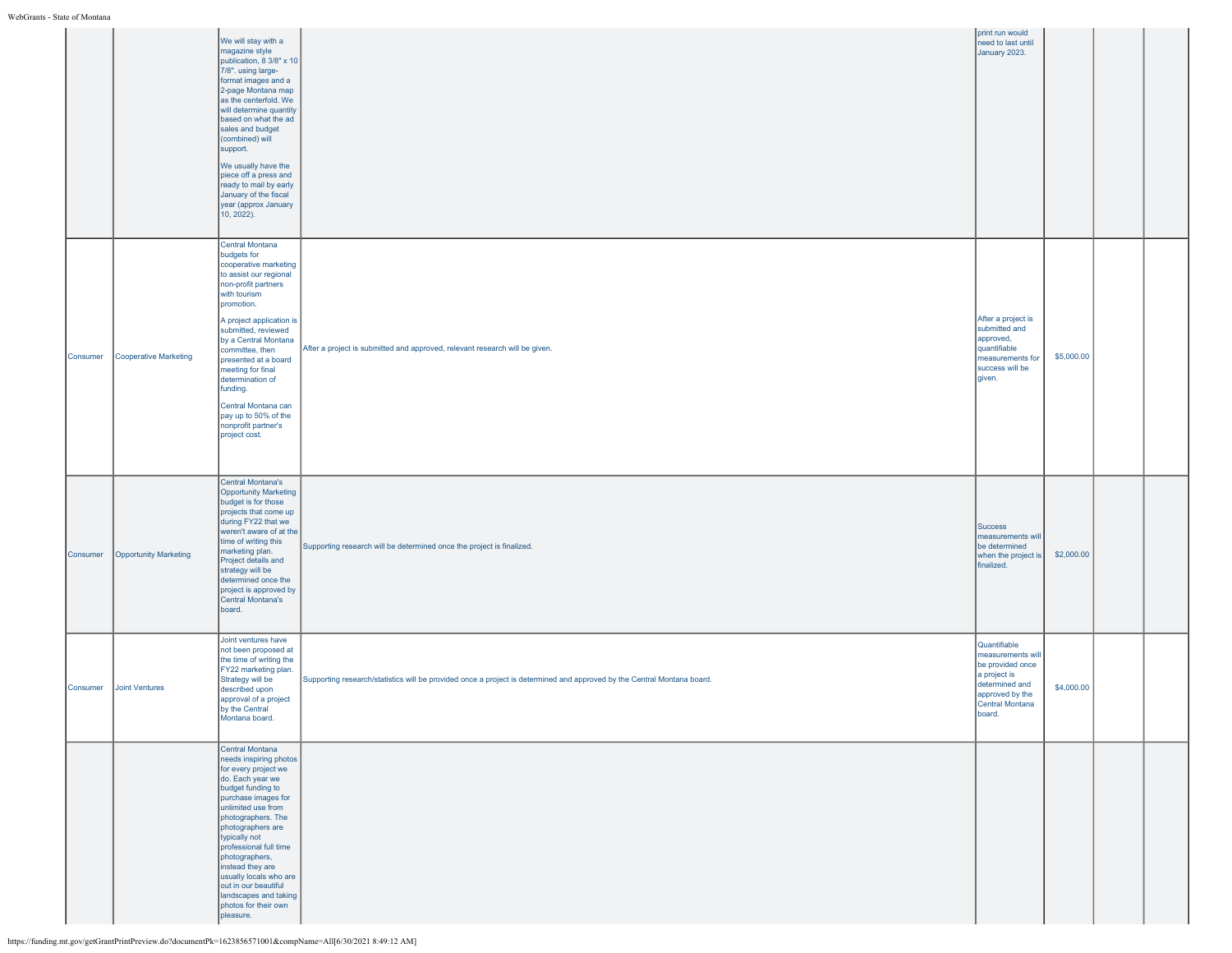| Consumer             | Photo/Video Library | We increased our<br>photographer fee in<br>FY21 to \$60 (\$10<br>increase over prior<br>year) but it is still a<br>bargain for Central<br>Montana. With 13<br>large and diverse<br>counties to cover, we<br>could not represent<br>the region nearly as<br>well if we didn't have<br>these photos.<br>We contact<br>photographers<br>submitted by Central<br>Montana board<br>members, give them<br>project details, and<br>submission deadlines.<br>Once the submissions<br>have all been<br>downloaded and<br>labeled with the<br>photographer's name,<br>a committee reviews<br>them and decides<br>which to purchase.<br>Photographers are<br>sent a contract and<br>upon receipt of a<br>signed contract,<br>payment is sent to<br>them.<br>Central Montana's                                                                                                                                                                                                                        | Social Media Today research https://www.socialmediatoday.com/news/7-tips-for-using-visual-content-marketing/548660/<br>Our brain only needs 1/10th of a second to process an image. Reading 200-250 words takes an average of 60 seconds. People remember visual information six times more than the information<br>heyhave read or heard. The click-through-rate (CTR) of a website is about 47% higher in sites containing strong images. | Our measurement<br>of success for this<br>project is to<br>purchase a<br>minimum of 50<br>photos.                                                                                                                                                  | \$5,000.00  |  |
|----------------------|---------------------|-------------------------------------------------------------------------------------------------------------------------------------------------------------------------------------------------------------------------------------------------------------------------------------------------------------------------------------------------------------------------------------------------------------------------------------------------------------------------------------------------------------------------------------------------------------------------------------------------------------------------------------------------------------------------------------------------------------------------------------------------------------------------------------------------------------------------------------------------------------------------------------------------------------------------------------------------------------------------------------------|---------------------------------------------------------------------------------------------------------------------------------------------------------------------------------------------------------------------------------------------------------------------------------------------------------------------------------------------------------------------------------------------------------------------------------------------|----------------------------------------------------------------------------------------------------------------------------------------------------------------------------------------------------------------------------------------------------|-------------|--|
| Marketing<br>Support | Administration      | Administration budget<br>is \$65,000 or 20% of<br>our gross projected<br>revenue for FY22.<br>At this time, we are in<br>the process of<br>changing from an<br>independent<br>contractor selected by<br>an RFP process to<br>serve as executive<br>director, to an<br>employee. The<br>region's board realizes<br>the different expenses<br>they will have (payroll<br>taxes, some benefits,<br>office rent, higher CGL<br>insurance) relating to<br>hiring an employee but<br>independent<br>contractor has not<br>been successful.<br><b>The Administration</b><br>budget will cover<br>employee payroll and<br>taxes, rent, insurance,<br>travel for the executive<br>director not associated<br>with marketing<br>projects, equipment for<br>the office, office<br>supplies, 990 tax<br>preparation, Constant<br>Contact fee, Dropbox<br>fee, phone and<br>internet. These costs<br>are basic necessities<br>to conduct the<br>business of Central<br>Montana.<br>Specific duties for | the RFP search for an In order to adhere to the governing rules and regulations established by the Tourism Advisory Council, Central Montana will hire an executive director to carry out the business of the region.                                                                                                                                                                                                                       | Success will be<br>measured by<br>having all of the<br>required reports<br>submitted to the<br>Montana Office of<br>Tourism/Business<br>Development on<br>time.<br>Not to exceed<br>20% of our new<br>annual revenue<br>per Rules &<br>Procedures. | \$65,000.00 |  |
|                      |                     | marketing projects will<br>be carried out by office<br>staff. Duties will<br>include writing posts<br>for Central Montana's                                                                                                                                                                                                                                                                                                                                                                                                                                                                                                                                                                                                                                                                                                                                                                                                                                                               |                                                                                                                                                                                                                                                                                                                                                                                                                                             |                                                                                                                                                                                                                                                    |             |  |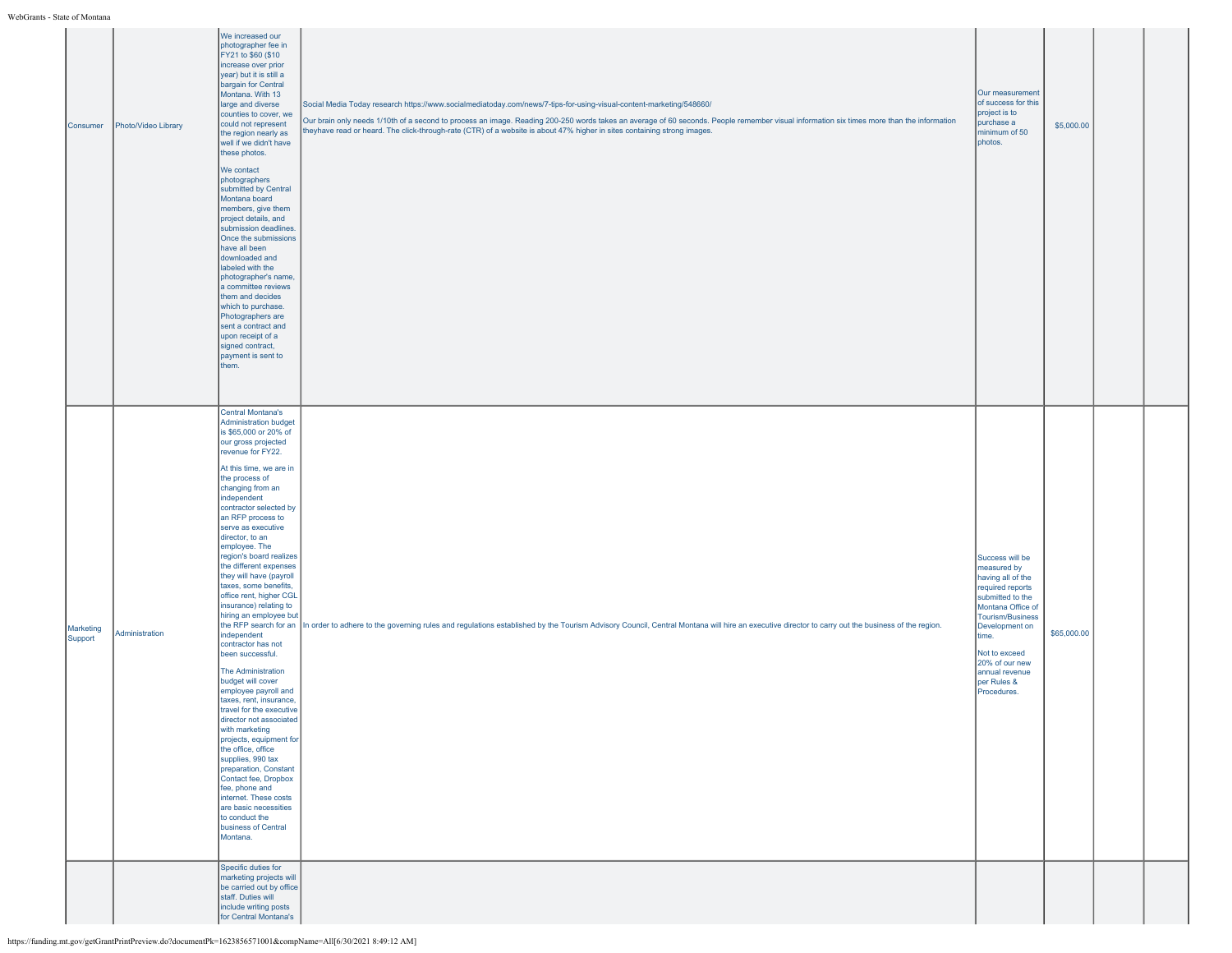| Marketing<br>Support | Marketing/Publicity<br>Personnel                                | blog, developing<br>itineraries for FAM<br>trips, recruiting media<br>for the trips and<br>conducting the trips,<br>doing follow up with<br>media to evaluate the<br>effectiveness of the<br>trip, writing content for<br>a variety of media<br>placement, writing<br>content for the<br>website, writing a<br>an e-newsletter, taking<br>and securing photos<br>for the region to use,<br>and attending and<br>reporting on consumer<br>show attendance. The<br>marketing person will<br>also proof/review<br>content written by the<br>contracted ad agency<br>and search images to<br>submit to the agency<br>for marketing.<br>Hours charged to this<br>project will be logged<br>on a time chart with a<br>general recap of the<br>duties performed. | Taking photos for use in all of Central Montana's marketing efforts - a stunning image is worth a thousand words. Destination Marketing Association International.<br>marketing plan, writing Content placed, such as a paid e-newsletter to an opt-in subscriber base, has higher engagement - Social MediaToday.<br>Earned media gained from hosting media personnel is viewed as more valid than a paid ad - Social Media Today.                                                                                                                                                                                                                                                                                                                                                                                                                                                                                                                                                                                                                                                                                                                                                                                                                                                                                                                                                                                                                                                                                                                                                                                                                                                                                                                     | We will create a<br>job description for<br>the marketing<br>personnel position<br>and review<br>performance<br>against the duties<br>outlined in the job<br>description.                                                                                                                                    | \$25,000.00 |  |
|----------------------|-----------------------------------------------------------------|-----------------------------------------------------------------------------------------------------------------------------------------------------------------------------------------------------------------------------------------------------------------------------------------------------------------------------------------------------------------------------------------------------------------------------------------------------------------------------------------------------------------------------------------------------------------------------------------------------------------------------------------------------------------------------------------------------------------------------------------------------------|---------------------------------------------------------------------------------------------------------------------------------------------------------------------------------------------------------------------------------------------------------------------------------------------------------------------------------------------------------------------------------------------------------------------------------------------------------------------------------------------------------------------------------------------------------------------------------------------------------------------------------------------------------------------------------------------------------------------------------------------------------------------------------------------------------------------------------------------------------------------------------------------------------------------------------------------------------------------------------------------------------------------------------------------------------------------------------------------------------------------------------------------------------------------------------------------------------------------------------------------------------------------------------------------------------------------------------------------------------------------------------------------------------------------------------------------------------------------------------------------------------------------------------------------------------------------------------------------------------------------------------------------------------------------------------------------------------------------------------------------------------|-------------------------------------------------------------------------------------------------------------------------------------------------------------------------------------------------------------------------------------------------------------------------------------------------------------|-------------|--|
| Marketing<br>Support | <b>TAC/Governor's Conference</b><br>meetings                    | <b>Central Montana's</b><br>executive director will<br>attend the Tourism<br><b>Advisory Council</b><br>meetings and the<br>Governor's<br>Conference on<br>Tourism. Attendance<br>by the primary region<br>contact is required at<br><b>TAC meetings. Bed</b><br>tax regulations are<br>discussed at meetings<br>and statewide<br>presented, all valuable<br>to the operations of<br>Central Montana.<br>The Governor's<br>Conference on<br>Tourism allows the<br>executive director to<br>gain professional<br>development, learn<br>about opportunities for<br>partnership marketing<br>and connect with other<br>tourism providers. All<br>of these can be critical<br>to the success of the<br>region.                                                | Indeed.com cites supports for this at https://www.indeed.com/career-advice/career-development/learning-and-development Portions of this report are below:<br>Learning and development can occur anywhere, but when you're trying to improve your skills in the workplace, it's important to know how continuous development impacts you. There are several<br>ways that learning and skill development can be achieved on both the employee side of the business and the employer side. Some training programs are formal and include structured education,<br>others are not.<br>marketing updates are Ongoing learning and development refer to both formal and informal education that allows you to expand your skillset to adapt to an ever-changing environment.<br>You can learn through informal or formal learning and development methods, although most employees and workplaces will engage in both forms.<br>Informal learning is probably the most common form of learning because it does not require any sort of curriculum or structure. Informal learning is ideal for more experienced employees who want<br>to hone their skills, learn by doing or learn from their colleagues by working alongside them.<br>Informal training is typically not institutionalized or evaluated.<br>Rather, it often happens so naturally that you may not even know of it. For example, you could chat with a colleague over lunch about their favorite way to use a piece of software, learn how to<br>complete a particular task by asking a peer how they do it or read a newspaper article on a work-relevant topic. Although this is not formally offered or even noticed by your management, it still<br>counts as learning and development. | Success will be<br>measured by the<br>executive director<br>giving a report to<br>the Central<br>Montana board of<br>directors on each<br><b>Tourism Advisory</b><br>Council meeting<br>and the<br>Governor's<br>Conference on<br>Tourism.<br>Attendance is<br>required per the<br>Rules and<br>Regulations | \$2,000.00  |  |
| Marketing<br>Support | Fulfillment/Telemarketing/Call primarily for standard<br>Center | This strategy will set<br>aside a budget to<br>cover postage for our<br>mailings to those who<br>request more<br>information about<br>Central Montana. It will<br>also cover the costs<br>associated with our<br>toll-free phone number<br>and costs to print<br>envelopes for our<br>travel planner<br>mailings.<br>Our postage costs are<br>(formerly "bulk")<br>mailings although we<br>do accommodate<br>requests from                                                                                                                                                                                                                                                                                                                                | We don't have research statistics for this project. It is a support project.                                                                                                                                                                                                                                                                                                                                                                                                                                                                                                                                                                                                                                                                                                                                                                                                                                                                                                                                                                                                                                                                                                                                                                                                                                                                                                                                                                                                                                                                                                                                                                                                                                                                            | Our quantifiable<br>measurement will<br>be to have all<br>inquiries<br>responded to in<br>two weeks' time<br>from receiving the<br>inquiry. In peak<br>times we typically<br>do one large<br>mailing a week.<br>However, in<br>slower marketing<br>times it can take                                        | \$6,000.00  |  |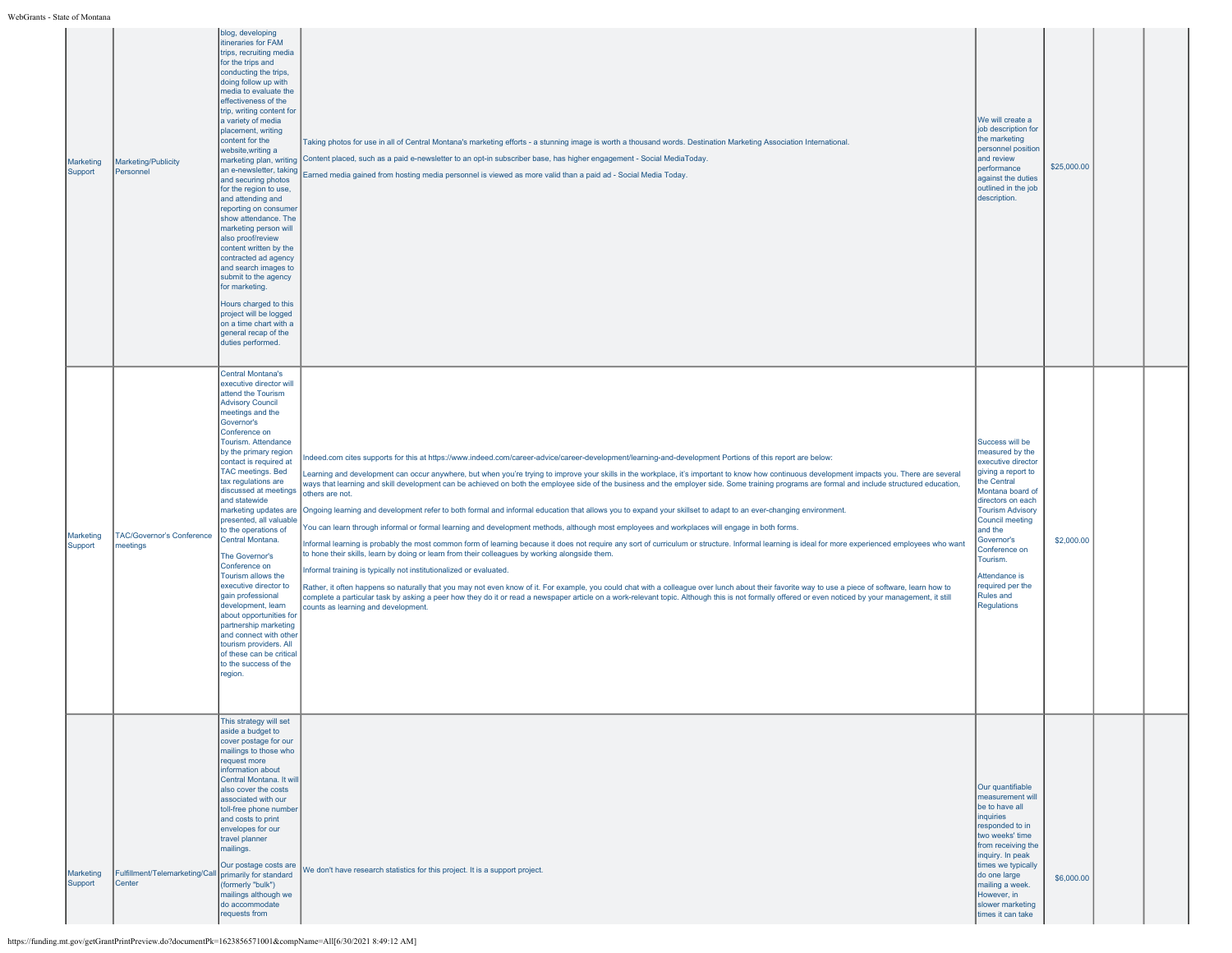WebGrants - State of Montana

| Social media<br>posts will be<br>Our strategy is to<br>measured by the<br>contact different media<br>reach and<br>contributors and<br>engagement. A<br>influencers in an effort<br>print article will be<br>to gain earned media<br>measured by the<br>and publicity for<br>number of pages<br>Central Montana.<br>or columns<br>The budget for this                                                                                                                                                                                                                                                                                                                                                                                                                                                                                                                                                                                                                                                                                                                                                                                                                                                                                                                                                                                                                                                                                                                                                                                                                                                                                                                                                            | two weeks to<br>reach the quantity<br>required for a bulk<br>mailing. |  |
|-----------------------------------------------------------------------------------------------------------------------------------------------------------------------------------------------------------------------------------------------------------------------------------------------------------------------------------------------------------------------------------------------------------------------------------------------------------------------------------------------------------------------------------------------------------------------------------------------------------------------------------------------------------------------------------------------------------------------------------------------------------------------------------------------------------------------------------------------------------------------------------------------------------------------------------------------------------------------------------------------------------------------------------------------------------------------------------------------------------------------------------------------------------------------------------------------------------------------------------------------------------------------------------------------------------------------------------------------------------------------------------------------------------------------------------------------------------------------------------------------------------------------------------------------------------------------------------------------------------------------------------------------------------------------------------------------------------------|-----------------------------------------------------------------------|--|
| marketing method<br>equivalent of<br>covers costs to host<br>purchasing that<br>The ABBI Agency - Increase of Influencers From Niche Travel Markets 2020<br>the media. In past<br>same amount of<br>years we have<br>https://theabbiagency.com/blog/digital/destination-marketing-trends-in-2020/?utm_campaign=Newsletter%20Subscribers&utm_medium=email&_hsmi=124073266&_hsenc=p2ANqtz-_0C1Px-<br>space for an ad.<br>partnered on some<br>7XaDyf94ihmFD2 8NEyauFGIFD1OJYfucB7Cwwa7vu-5A5EHD8AwzcQixB4iEFgHWinoYFJGmjZmjC9ECzt3w&utm content=124073266&utm source=hs email<br>We want to see<br>earned media efforts<br>each media<br>with adjoining tourism<br>Publicity<br><b>Fam Trips</b><br>person hosted<br>regions, the Montana<br>Ogilvy   https://www.adweek.com/performance-marketing/study-earned-media-still-matters-a-lot/<br>generate a<br>Office of Tourism and<br>minimum of one<br>in-region CVBs in an<br>The survey reveals that earned media is still, by leaps and bounds, the most powerful resource for influencing purchasing decisions and business outcomes. According to the study, traditional media<br>story/article. If<br>effort to get the best<br>outlets are still the most trusted sources of news, followed by influencer driven news. Almost half of respondents (47%) consider earned media the most influential medium of all.<br>they are an<br>use of our budget.<br>influencer, we will<br>When potential visitors<br>establish a<br>to Central Montana<br>minimum number<br>see publicity<br>of posts in their<br>generated by<br>contract and<br>someone else, it<br>evaluate that by<br>carries great<br>counting the<br>credibility.<br>number of posts<br>done. | compared to the<br>\$6,000.00<br>\$325,000.00                         |  |

## *Marketing Method Budget*

| <b>Marketing Segment</b> | <b>Marketing Method</b>               | Bed tax funded budget |
|--------------------------|---------------------------------------|-----------------------|
|                          |                                       |                       |
| Consumer                 | <b>Print Advertising</b>              | \$14,000.00           |
| Consumer                 | Online/Digital Advertising            | \$97,000.00           |
| Consumer                 | Ad Agency Services                    | \$14,000.00           |
| Consumer                 | Website/Internet Development/Updates  | \$25,000.00           |
| Consumer                 | <b>Travel/Trade Shows</b>             | \$3,000.00            |
| Consumer                 | <b>Opportunity Marketing</b>          | \$2,000.00            |
| Consumer                 | Cooperative Marketing                 | \$5,000.00            |
| Consumer                 | Joint Ventures                        | \$4,000.00            |
| Consumer                 | Photo/Video Library                   | \$5,000.00            |
| Consumer                 | <b>Printed Material</b>               | \$52,000.00           |
|                          |                                       | \$221,000.00          |
| <b>Marketing Support</b> | Administration                        | \$65,000.00           |
| Marketing Support        | Marketing/Publicity Personnel         | \$25,000.00           |
| <b>Marketing Support</b> | TAC/Governor's Conference meetings    | \$2,000.00            |
| <b>Marketing Support</b> | Fulfillment/Telemarketing/Call Center | \$6,000.00            |
|                          |                                       | \$98,000.00           |
| Publicity                | Fam Trips                             | \$6,000.00            |
|                          |                                       | \$6,000.00            |
|                          |                                       | \$325,000.00          |

## *Miscellaneous Attachments*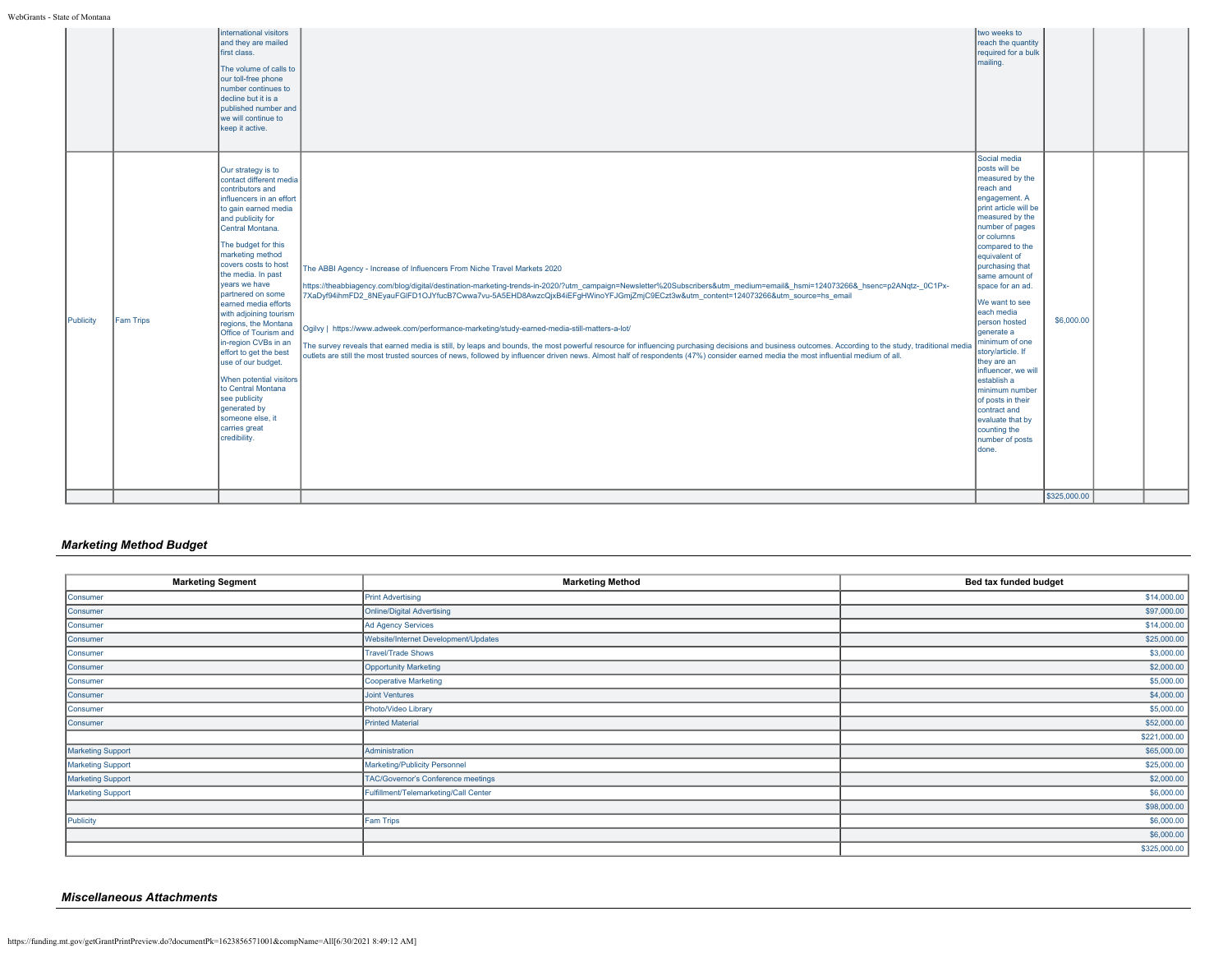| Description                             | <b>File Name</b>                             | <b>File Size</b> |
|-----------------------------------------|----------------------------------------------|------------------|
| FY22 Budget Overview                    | FY22 BUDGET OVERVIEW.xlsx                    | 212 KB           |
| FY22 Marketing Segment Detail pie chart | FY22 PIE CHART Marketing Segment Detail.xlsx | 212 KB           |

# *Reg/CVB Required Documents*

| <b>Description</b>                                           | <b>File Name</b>                            | <b>File Size</b> |
|--------------------------------------------------------------|---------------------------------------------|------------------|
| Required documents for Central Montana's FY22 Marketing Plan | Central Montana Required documents FY22.pdf | 184 KB           |